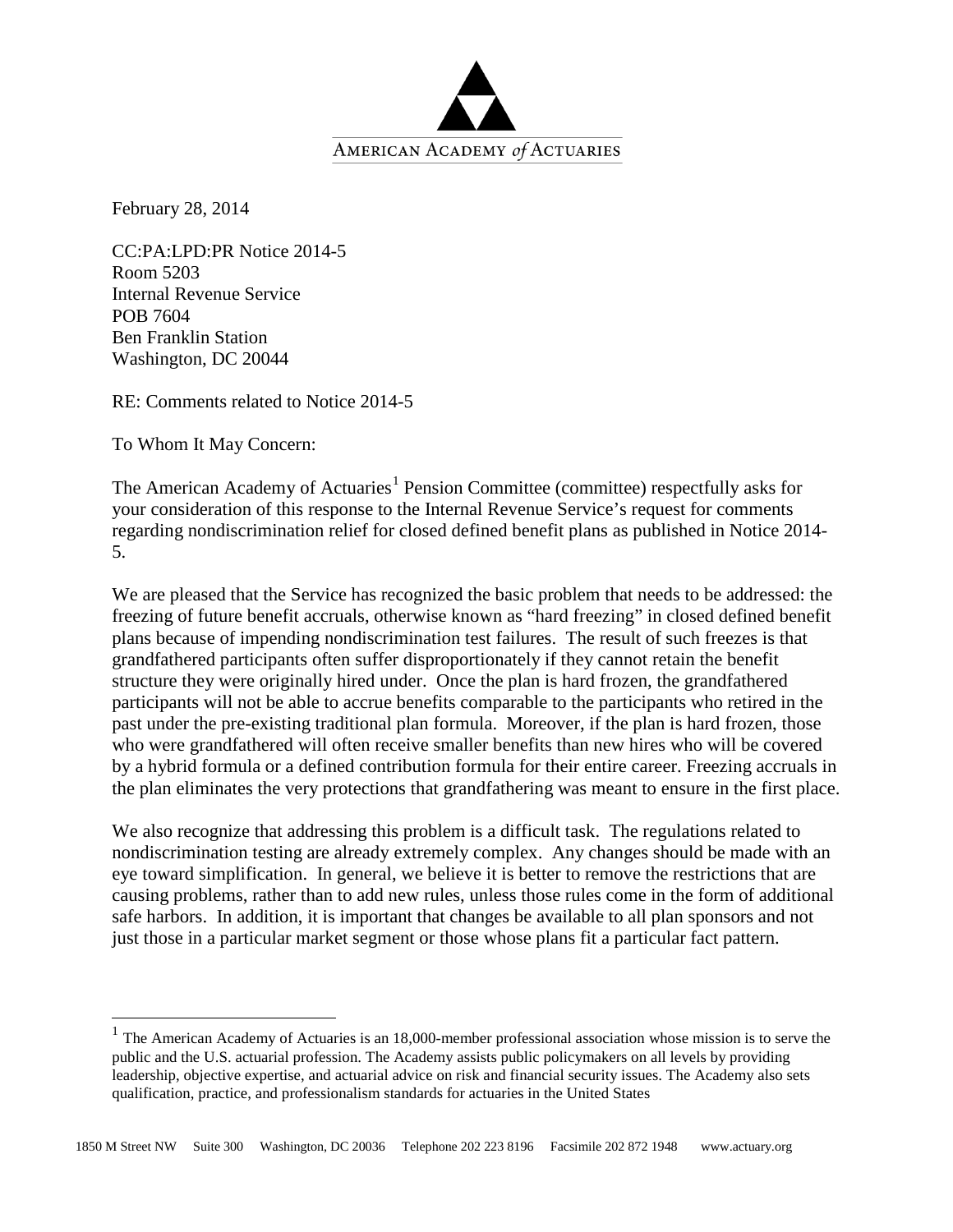We observe that there are four significant difficulties that sponsors of closed plans and plans with grandfathered employees in traditional formulas most often face when trying to satisfy nondiscrimination rules:

- 1. Inability to satisfy the regulatory tests of benefits, rights and features (BRFs) that relate specifically to a grandfathered defined benefit formula (e.g., early retirement subsidies when the ongoing plan formula is a cash balance plan).
- 2. Inability to satisfy IRC  $\frac{8410(b)}{b}$  and/or  $\frac{401(a)(4)}{b}$  when closed defined benefit plans are unable to be aggregated with defined contribution plans, because the cross-testing gateways cannot be satisfied.
- 3. Inability to satisfy IRC  $\S 401(a)(26)$  requirements as the number of participants in the defined benefit plan declines.
- 4. Inability to reflect §403(b) contributions when testing qualified plans.

This letter will address all of these in the context of the proposals included in Notice 2014-5.

# **Ability of a DB/DC Plan to Satisfy Nondiscrimination Requirements on a Benefits Basis**

## *Alternative for DC plans with age- and/or service-graded contribution rates*

We generally support the averaging of allocation rates for DC plan benefits in the minimum aggregate allocation gateway. However, we believe that by itself this change would help only a limited number of situations due to the high equivalent allocation rates for older, long service employees in DB plans. We offer additional ideas in the following section on how to make this approach more useful.

## *Alternative for DC plans with combination of non-elective and matching contributions*

We observe that when a defined benefit plan is closed to new entrants, the plan administrator almost always resorts to using the minimum aggregate allocation gateway in order to attempt to satisfy the cross testing rules when the "primarily DB in character" gateway becomes inapplicable.

This particular gateway requires *every* non-highly compensated employee (NHCE) benefiting under the plan to have a minimum allocation rate based on the highest highly compensated employee (HCE) rate. In practice, we have found that when there is a grandfathered final average pay formula, the required NHCE allocation rate will almost always be 7.5% of IRC §415(c) compensation due to the high accrual rate produced by an older, longer service HCE who receives even a modest pay increase.

An employer DC contribution of 7.5% is an above-market retirement benefit in many industries, and providing 7.5% to all NHCEs is not feasible in many instances. Plan sponsors that do provide contributions of at least 7.5% often do so in the form of a §401(m) match, to encourage employees to save. Currently the rules do not permit employer matching contributions to be counted because they are based on the contingency that the employees must save in order to receive the benefit. In addition, hospital systems, universities and other organizations that sponsor §403(b) plans cannot take §403(b) employer contributions into account for this purpose, and contributions to ESOPs must also be disregarded.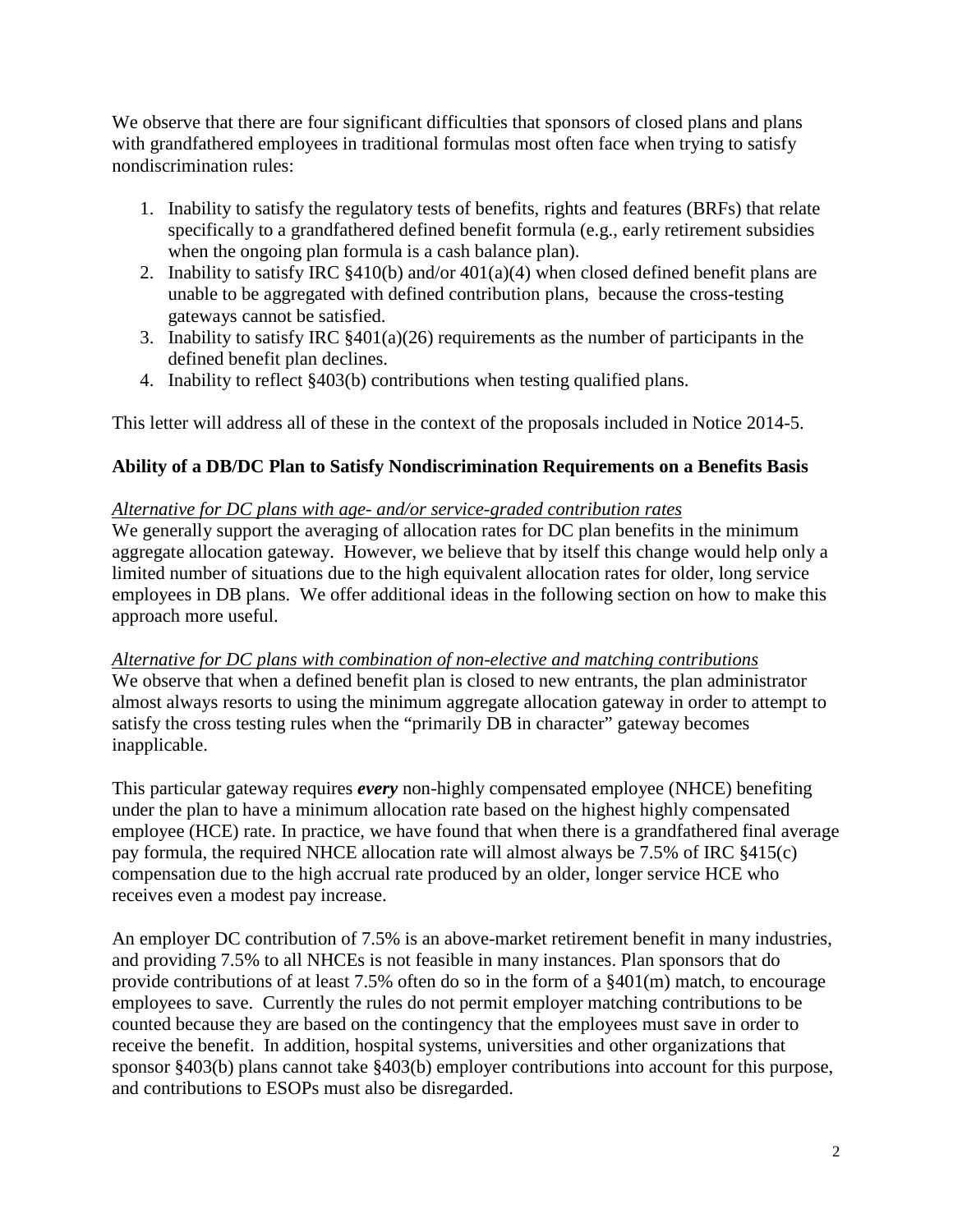We support the use of employer matching contributions to satisfy the minimum aggregate allocation gateway as well as other nondiscrimination in amount tests. For purposes of the gateway, we suggest the maximum match be used, while for purposes of the amounts testing, the actual matching contributions would be used. If NHCEs do not save, this will be reflected adversely in the §401(a)(4) general test results. Allowing the match to be included will therefore provide an incentive for employers to ensure NHCEs receive match levels sufficient to pass the tests. Matching contributions have become extremely prevalent, and we believe that they are an essential tool in encouraging participants relying on account-based plans to save enough for retirement. As such, they should be included in full and treated in the same manner as nonelective contributions.

To make the above suggestions more effective, we offer other possible additional changes for consideration:

- Ease the criteria for the minimum aggregate allocation gateway so that every NHCE need not receive a 7.5% allocation when a final average pay DB plan is closed. Easing of this gateway could be accomplished through some combination of:
	- o Reducing the maximum required allocation for NHCEs below 7.5%.
	- o Permitting non-elective employer contributions to §403(b) and ESOPs to be reflected in the test.
- Allow cross-testing of aggregated DB/DC plans for a DB plan that satisfied the gateways at the time the plan was closed, even if the plan would no longer satisfy the gateway. The logic is that if the DB plan is closed, there may very well be a long service, older grandfathered employee with a very large equivalent allocation rate. The presence of this employee requires the 7.5% minimum aggregate allocation for all NHCEs. As we noted earlier, new entrants will have the benefit of being covered by a DC plan their entire careers, and thus will have significant opportunity to accumulate retirement savings. Pegging the allocation to the gateway required by the equivalent allocation rate for a 65 year old HCE with 40 years of service is inordinately generous and typically untenable.

## *Alternative for aggregated DB/DC plans that could satisfy nondiscrimination using a lower interest rate*

While we believe this would be helpful, it will clearly further increase the complexity of an already difficult set of regulations. We would prefer other, more direct alternatives as discussed previously.

## *Safety valve alternative under which plans can request permission to disregard outliers*

Although we always appreciate the opportunity to request situational rulings by the Commissioner, we also recognize that historically these types of requests are often impractical. Many plan sponsors find the current IRS user fees to be cost prohibitive and the time necessary to obtain a ruling to be problematic. Although situational rulings may be a viable option for larger plan sponsors, the vast majority would not view this as a practical option unless costs were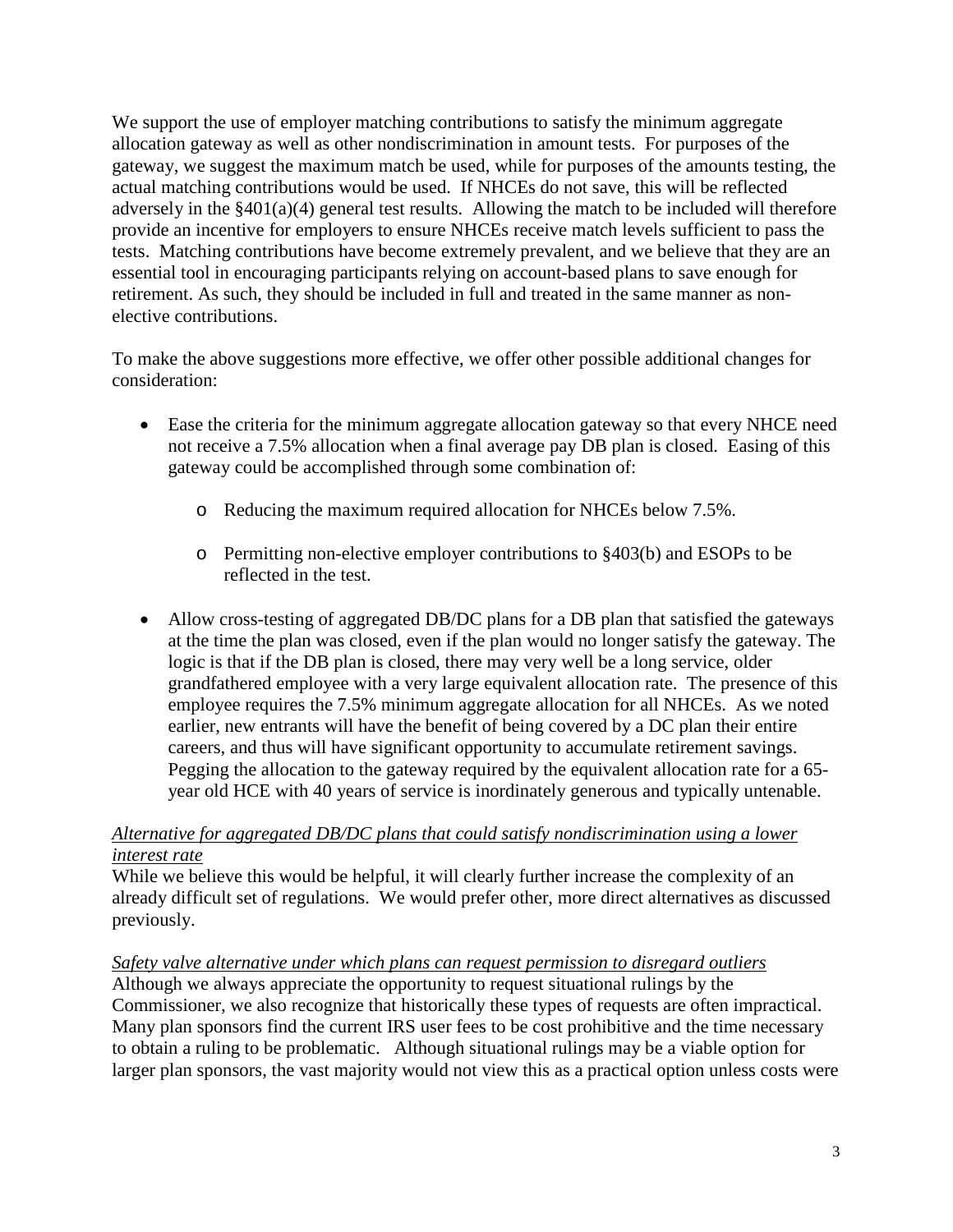significantly reduced and additional time was granted to retroactively correct a situation if the ruling was unfavorable.

## **Other Possible Related Modifications to Other Nondiscrimination Requirements**

### *Benefits, Rights and Features (BRFs) under DB plans with grandfathered formulas*

BRF testing issues are often encountered in plans that change to a hybrid formula for future service due to the existence of plan features, primarily subsidized early retirement factors, which are not normally associated with hybrid formulas.

One effective approach would be to extend the treatment currently allowed in  $\S 1.401(a)(4)$ - $4(d)(1)(i)$ . This current regulatory provision permits BRFs available to closed acquired groups that satisfied testing when they were closed, to be deemed to continue to satisfy BRF testing in all future years as long as the BRFs are not changed and their availability is not extended to additional participants or taken away from any participants. We recommend that these provisions be extended to apply to BRFs under a formula that is closed to new entrants so that the BRFs would be deemed to continue to satisfy BRF testing if they passed at the time the formula was closed to new entrants. We believe that this treatment should also apply when the entire DB plan is closed to new entrants (e.g., new entrants are in a DC plan rather than a hybrid DB formula).

In addition, 2012 Gray Book Q&A 21 is potentially very helpful with respect to the testing of BRFs in plans where the formula has changed from a traditional formula to a hybrid formula. That Gray Book Q&A indicates that frozen final average pay and updated final average pay are nothing more than "differences in the benefit formula or accrual method or other factors like definition of compensation and service computation methods" and thus do not give rise to separate option or early retirement factors, as provided in  $$1.401(a)(4)-4(e)(1)(ii)(A)$  and reinforced by Example 3 in §1.401(a)(4)-4(e)(1)(iii). We believe that Q&A 21 would also imply that continuing service (rather than frozen service) is a service computation method in the same way that updated final average pay (rather than frozen final average pay) is a definition of compensation. Therefore, there is a single BRF that applies to the entire final average pay formula. There would be no need to distinguish whether or not a participant is in the frozen group or the non-frozen group.

If this is an accurate interpretation of the regulations in the Service's view, then guidance to that effect would alleviate many of the BRF testing concerns relating to these designs, and we request that IRS make this clear, particularly if this treatment could be deemed to apply irrespective of whether new entrants receive hybrid formula accruals or DC accruals

Use of the special BRF testing rules available in  $$1.401(a)(4)-9(b)(3)$  for aggregated DB/DC plans, in conjunction with changes to the cross-testing gateways (as discussed above), would enable more plan sponsors to aggregate defined benefit and defined contribution plans for testing, and thereby reduce BRF testing issues.

## *Coverage Testing (IRC §410(b))*

Closed groups often become more HCE-concentrated over time. The statutory threshold of \$115,000 (for 2014) may not be difficult to exceed for a career employee originally employed as an NHCE as that employee gains more experience and assumes a role with more responsibility.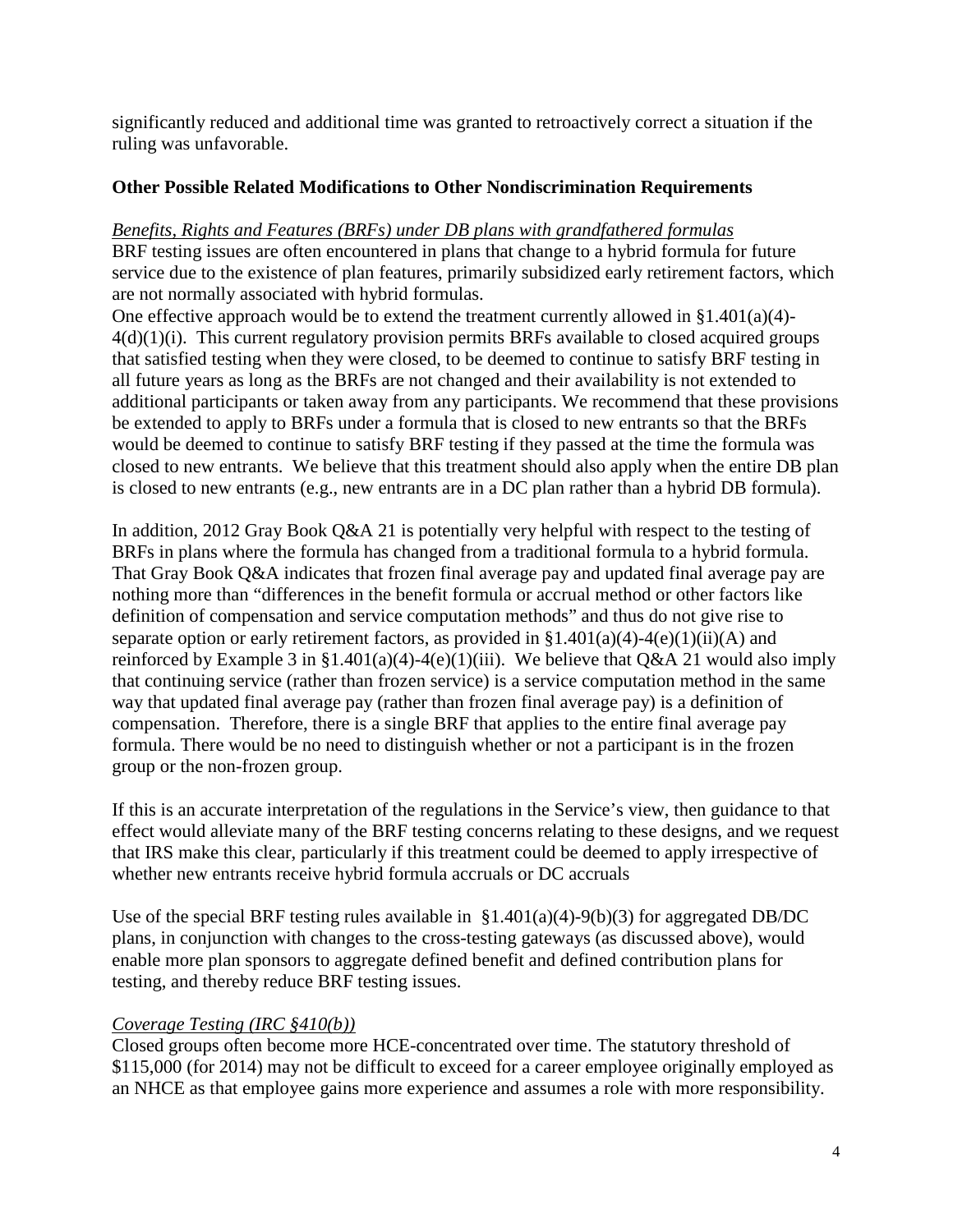In addition, employees who are already HCEs are less likely to leave the employer than those who are NHCEs. Consequently, there are fewer new HCEs needed to fill the positions vacated by departing HCEs, and so the newly hired population is disproportionately NHCE. Thus even a plan that is closed only to new hires is eventually likely to begin to have difficulties satisfying coverage testing, often resulting in the cessation of grandfathering protection for employees who were originally granted such protection to prevent them from doing worse than both employees who already retired and new employees.

Following are some potential solutions:

- Plans that satisfy coverage requirements at certain minimum levels when they are closed to new entrants could be deemed to satisfy coverage thereafter. The criteria could be similar to the criteria in  $\S1.401(a)(4)$ -13(d) now used to enable pay increases to continue to be reflected after a fresh start date without testing the accruals caused by the pay increases (i.e., this approach would permit future accruals to be provided only in a DC plan if the DB plan satisfied coverage at the 70% level at the time of the amendment, or satisfied coverage at the safe harbor level for at least 5 years thereafter).
- Plans could be permitted to use the unsafe harbor testing threshold less five percentage points, without regard to the 20% minimum (as is now permitted under §1.414(r)- 8(b)(2)(iii) for QSLOBs when testing against the entire controlled group if the coverage ratio within the QSLOB is at least 90%; a similar 90% requirement could apply to coverage of the closed DB plan and the new hire DC plan combined).
- Solving the cross-testing gateway issues discussed above would enable more closed defined benefit plans to be aggregated with the defined contribution benefits provided to new entrants and thereby satisfy coverage testing.

### *Amounts Testing*

Many of the cross-testing remedies mentioned above would allow more aggregated DB/DC plans to pass amounts testing on a benefits basis. However, other approaches could also be taken to enable closed plans to satisfy the General Test on a standalone basis.

Under current rules, once a plan begins to have difficulties passing coverage, rate groups in the General Test will also begin to fail even if plan benefits do not discriminate in favor of HCEs participating in the plan compared to NHCEs participating in the plan. We believe that plan formulas that do not provide benefits that discriminate in favor of the HCEs who participate in the plan compared to the NHCEs who participate in the plan should be acceptable. There are a number of ways to accomplish this:

- Allow the General Test for a closed plan to be performed disregarding employees who do not currently benefit under the plan. In this way, the testing would be more analogous to ADP/ACP testing, where the amounts test compares benefits earned by HCEs in the plan to those earned by NHCEs in the plan.
- Allow a plan that was frozen (for all but grandfathered employees) and/or closed to new entrants to be deemed to satisfy the General Test if certain conditions are met. These conditions could include some or all of the following: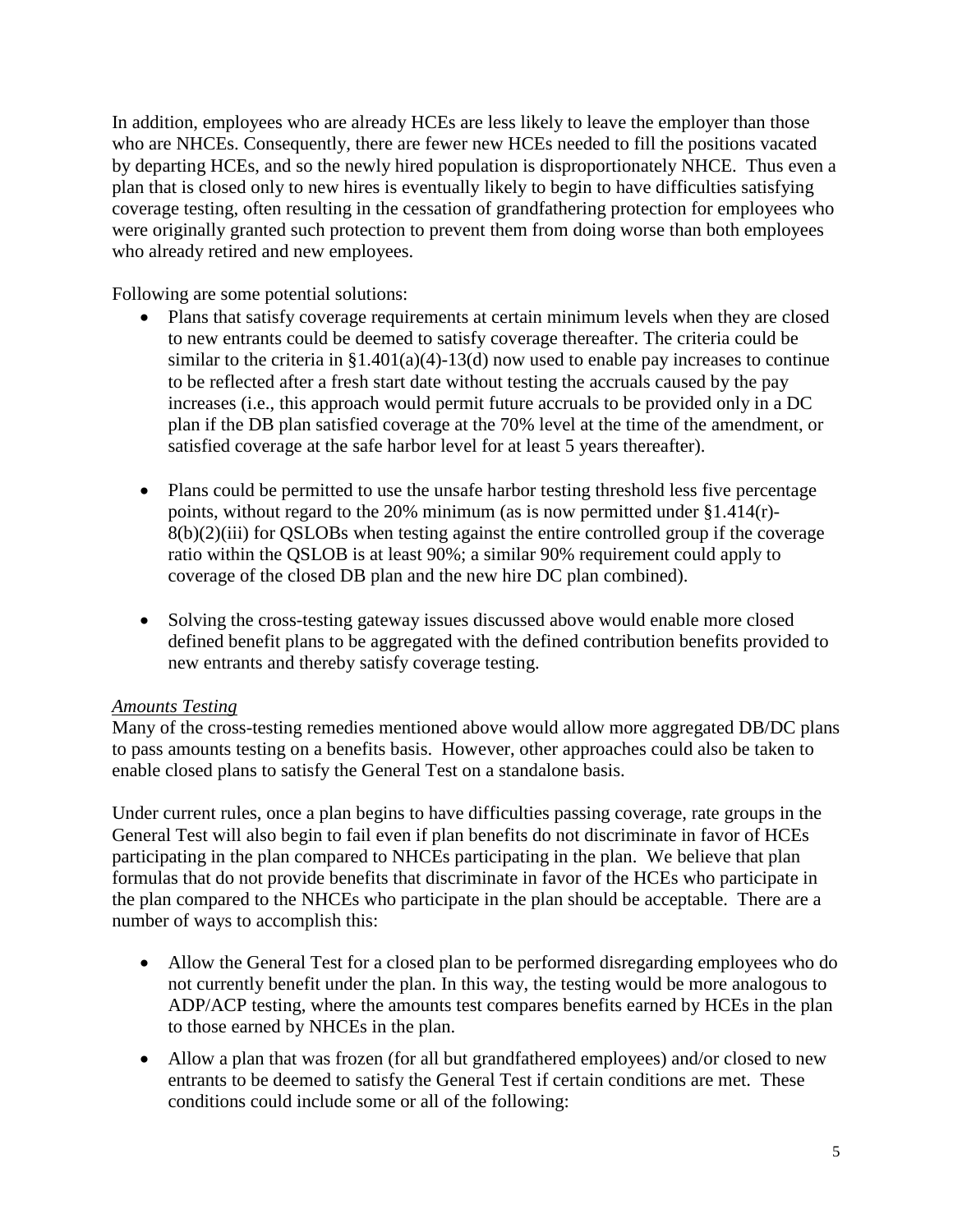- o The plan satisfies the General Test with all rate groups passing at the 70% level for a specified period of time before the plan change
- o The plan satisfies the General Test with each rate group passing at the safe harbor level for a specified period of time after the plan change
- o No changes are made to the benefit formula or BRFs, other than required changes or changes that could separately satisfy IRC §410(b) and §401(a)(4)
- o The plan determines benefits using a definition of compensation that satisfies IRC  $§414(s)$
- o The plan uses elapsed time for benefit accrual purposes or otherwise demonstrates that NHCEs do not fail to accrue benefits due to termination with less than 1,000 hours of service.
- As we suggested above for IRC §410(b) coverage testing, we believe that new guidance should permit plans to test rate groups in the General Test using the unsafe harbor testing threshold less five percentage points, without regard to the 20% minimum, under the same conditions discussed above.
- Permit a special modification for soft-frozen plans that recognize final average pay increases but do not permit future benefit service accruals. In these cases, we recommend disregarding the increases under the fresh-start rules of §1.401(a)(4)-13(d) without regard to the meaningful ongoing coverage requirement of  $\S1.401(a)(4)$ -13(d)(5), or with  $§1.401(a)(4)-13(d)(5)$  modified so that meaningful ongoing coverage can take into account enhanced employer contributions to a defined contribution plan.

## *IRC §401(a)(26)*

For smaller employers, IRC §401(a)(26) will typically be violated once the percentage of employees covered drops below 40%, as the 50-employee rule cannot be satisfied due to the size of the employer. While the statutory language of IRC  $\frac{8401(a)(26)}{26}$  includes the 40% rule, we believe this problem could be addressed by permitting plans that have been closed to new entrants or frozen for non-grandfathered employees to also be aggregated with replacement DC plans in order to satisfy IRC §401(a)(26). Currently, once the grandfathered plan fails this minimum, accruals must be hard-frozen and the remaining participants in this group suffer more than new hires or previous retirees.

## *IRC §403(b) and ESOPs*

We believe that employer contributions to IRC  $§403(b)$  plans and ESOPs should be permitted to be taken into account, at the plan sponsor's election, when testing qualified plans both (a) in the Average Benefit Percentage Test (ABPT) (including an ABPT completed on a benefits basis) and (b) in aggregation with qualified plans for purposes of coverage and amounts testing and for purposes of the cross-testing gateways.

## **Retroactive Application**

Because many closed plans have already been hard frozen (for all grandfathered employees or for selected HCEs) to avoid nondiscrimination testing problems, any changes made should be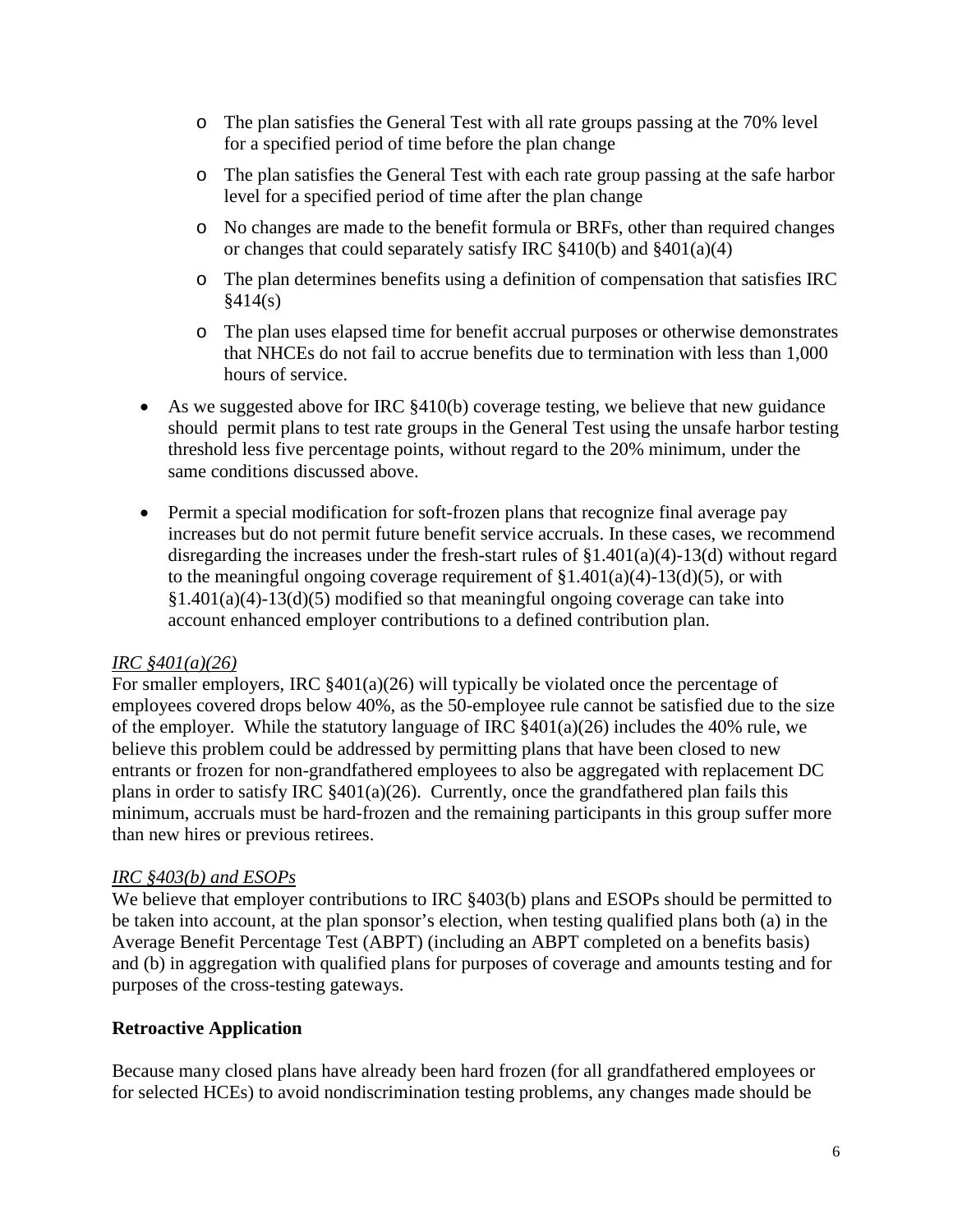permitted to be adopted retroactively by such plans to the date of the freeze. Thus, benefit accruals could be restored via amendment without the amendment being treated as discriminatory, provided that the plan would have satisfied the revised nondiscrimination requirements had those accruals been earned during the years to which they relate. Such an amendment should be permitted to be either retroactive or prospective only, and, if retroactive, to provide for an offset of the value of any DC plan enhancements that were provided since the plan was originally frozen. Note that the pre-existing prohibition in  $\S1.401(a)(4)$ -5 against timing plan amendments to discriminate significantly in favor of HCEs would prevent the plan sponsor from timing such an amendment to primarily benefit the HCEs among the originally grandfathered population.

## **Protections Against Abuse**

The members of the Academy's Pension Committee understand Treasury and the Service's concern about easing the rules in a way that could lead to abusive situations. In particular, we do not want to reward plan sponsors for freezing defined benefit pension plans, but we believe that adequate protections can be designed to prevent inappropriate use of the rules. Any of the special rules we will discuss below to address particular testing issues could be made available only to plan sponsors who meet certain criteria. For example, some combination of the criteria discussed below could be required to be met:

- A concentration test that confirms that the grandfathered group does not consist predominantly of owners and the highest level executives. For example, no more than a specified percentage of the grandfathered participants in the plan could be "high-25" employees. An additional test could be added to ensure that the originally grandfathered group was not chosen to support continued accruals for key employees by grandfathering the lowest-cost non-highly compensated employees (NHCEs). For example, the originally grandfathered group could be required to have been defined to include all participants who met objective age, service or points conditions (or to have been offered to such a group where choice was involved).
- A test could be imposed demonstrating that before the plan formula was closed or frozen for non-grandfathered participants, a single plan formula applied to the active participants in the plan (with exceptions for acquired groups). Such a test would exclude from favorable treatment plans that were originally designed to apply different formulas to different groups of employees, unless the groups were based on reasonable and objective classifications uniformly applied (e.g., hourly vs. salaried, hired before or after a certain date, etc.)
- Plan provisions could be required to remain unchanged after the plan was closed or the plan formula was changed to a hybrid formula (as is required under  $\S1.401(a)(4)$ -4(d)(1)(i) for closed acquired groups for which BRFs are permitted to be retained without regard to testing). Exceptions would be needed for required changes (including changes needed to ensure that actuarial equivalence factors remain reasonable).